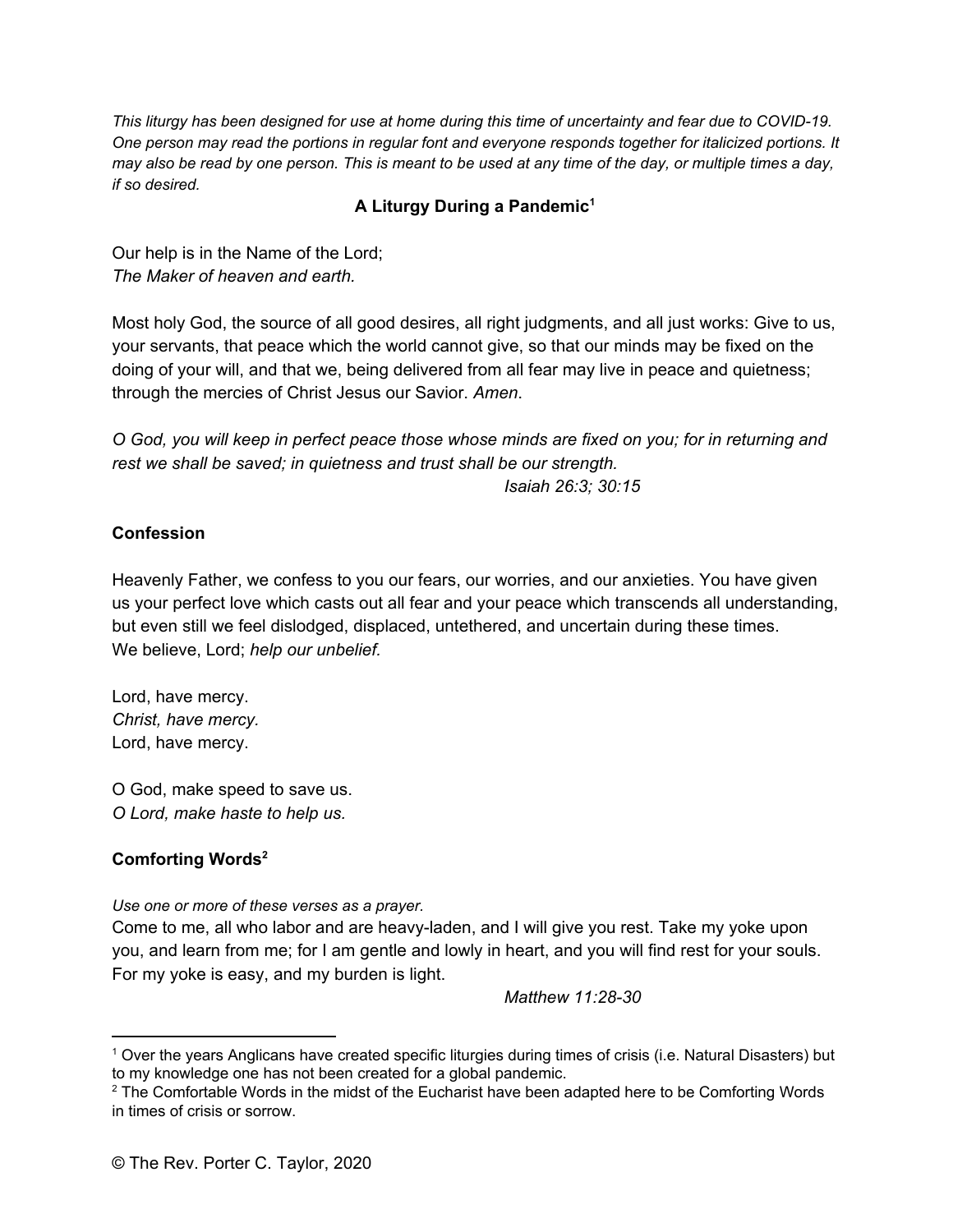May the God of peace, who brought again from the dead our Lord Jesus, the great shepherd of the sheep, by the blood of the eternal covenant, equip you with everything good that you may do his will, working in you that which is pleasing in his sight; through Jesus Christ, to whom be glory for ever and ever.

### *Hebrews 13:20-21*

Yours, O Lord, is the greatness, the power, the glory, the victory, and the majesty. For everything in heaven and on earth is yours. Yours, O Lord, is the kingdom, and you are exalted as head over all.

*1 Chronicles 29:11*

But now thus says the Lord, he who created you, O Jacob, he who formed you, O Israel: Do not fear, for I have redeemed you; I have called you by name, you are mine.

*Isaiah 43:1*

For he has said, "I will never leave you or forsake you." So we can say with confidence, "The Lord is my helper; I will not be afraid. What can anyone do to me?" *Hebrew 13:5-6*

### **Intercessions**

O Lord our God, accept the fervent prayers of your people as we cry out to you; in the multitude of your mercies, look with compassion upon us and all of your creation; for you are gracious, O lover of souls, giver of life, and to you we give glory, Father, Son, and Holy Spirit, now and for ever. *Amen*.

Gracious God, the comfort of all who sorrow, the strength of all who suffer: Let the cry of those who grieve come to you, that they may find your mercy present with them in all their afflictions; and give us, we pray, the strength to serve them for the sake of him who suffered for us, your Son Jesus Christ our Lord. *Amen*.

### *Let us also pray*

For a swift end to COVID-19.

For those infected and those who have been exposed; *grant them strength, healing, and protection.*

For their loved ones and caretakers; *grant them peace, comfort, and endurance.*

For those leading nations; *grant them sound minds, courage, and humility.*

For physicians, nurses, technicians, researchers, administrators, and all other healthcare employees around the world; *grant them strength by your life-giving Spirit, wisdom, and resources to do the work before them.*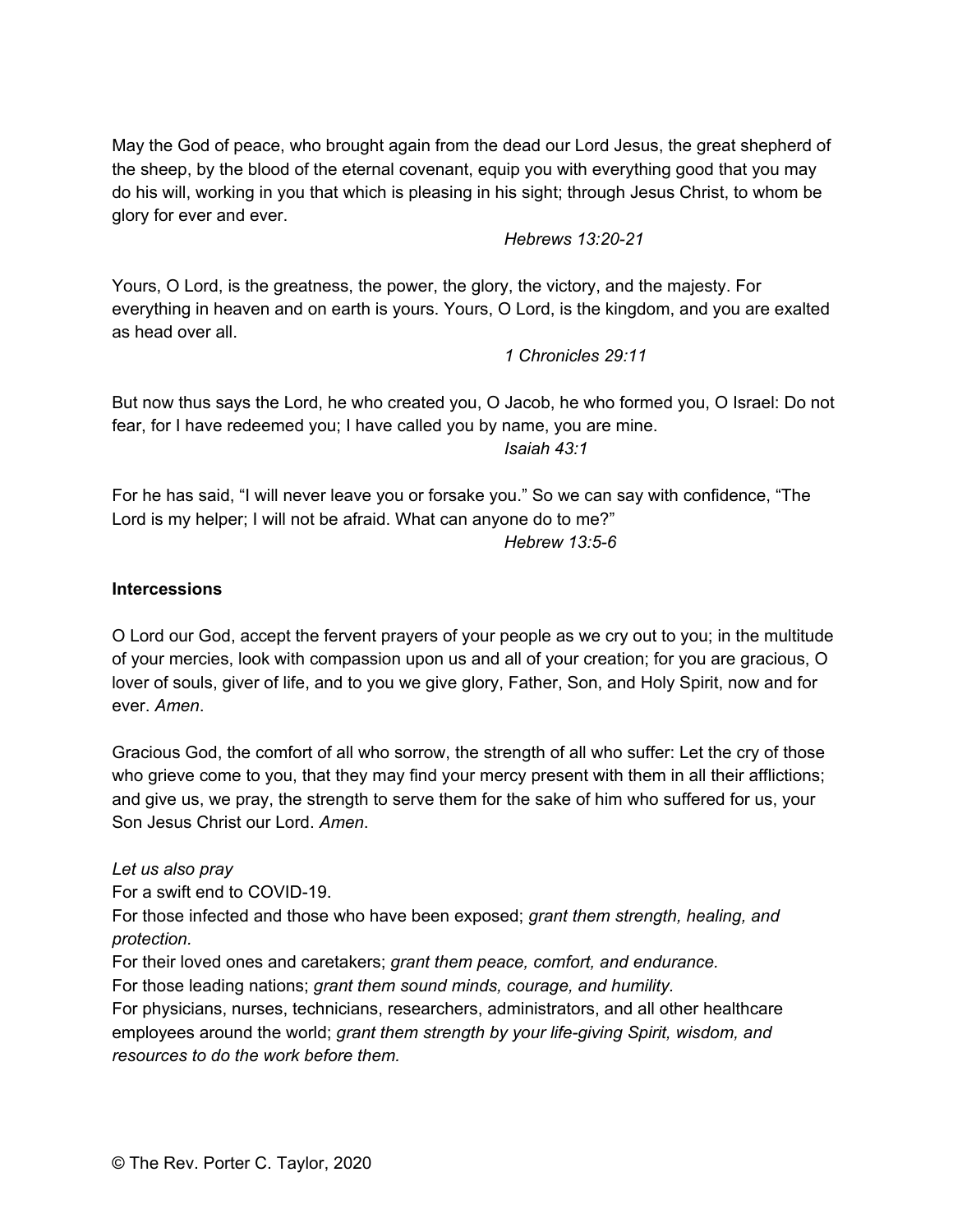For those who must work, despite the threat of sickness; *grant them protection and continued provision.*

For those who have become unemployed or underemployed during this pandemic; *grant them comfort, wisdom, and financial provision.*

For churches and their clergy; *grant them discernment and creativity to lead and minister in unprecedented circumstances.*

For parents and families; *grant them wisdom, patience and joy.*

For children; *grant them protection from fear.*

For those for whom home is not a safe haven; *grant them refuge.*

For those who are alone; *grant them a sense of your nearness and love.*

For all navigating decisions during this time of uncertainty and fear; *grant them your peace.* And for all the prayers we cannot voice because our language is insufficient or our ignorance too great; *Lord, hear our prayer. Amen.*

O God, your unfailing providence sustains the world we live in and the life we live; *grant that we may never forget that our common life depends upon each other's toil; through Jesus Christ our Lord. Amen*.

# **Thanksgiving**

Almighty God, Father of all mercies, we your unworthy servants give you humble thanks for all your goodness and loving-kindness to us and to all whom you have made. We bless you for our creation, preservation, and all the blessings of this life; but above all for your immeasurable love in the redemption of the world by our Lord Jesus Christ; for the means of grace, and for the hope of glory. And, we pray, give us such an awareness of your mercies, that with truly thankful hearts we may show forth your praise, not only with our lips, but in our lives, by giving up our selves to your service, and by walking before you in holiness and righteousness all our days; through Jesus Christ our Lord, to whom, with you and the Holy Spirit, be honor and glory throughout all ages. *Amen*.

# **A Prayer to Close**

# *Morning*

Lord God, almighty and everlasting Father, you have brought us in safety to this new day: Preserve us with your mighty power, that we may not fall into sin, nor be overcome by adversity; and in all we do, direct us to the fulfilling of your purpose; through Jesus Christ our Lord. *Amen*.

# *Day*

Almighty God, Father of mercies and giver of comfort: Deal graciously, we pray, with all who are scared, anxious, those who are mourning, or who are nervous; that, casting all their cares,